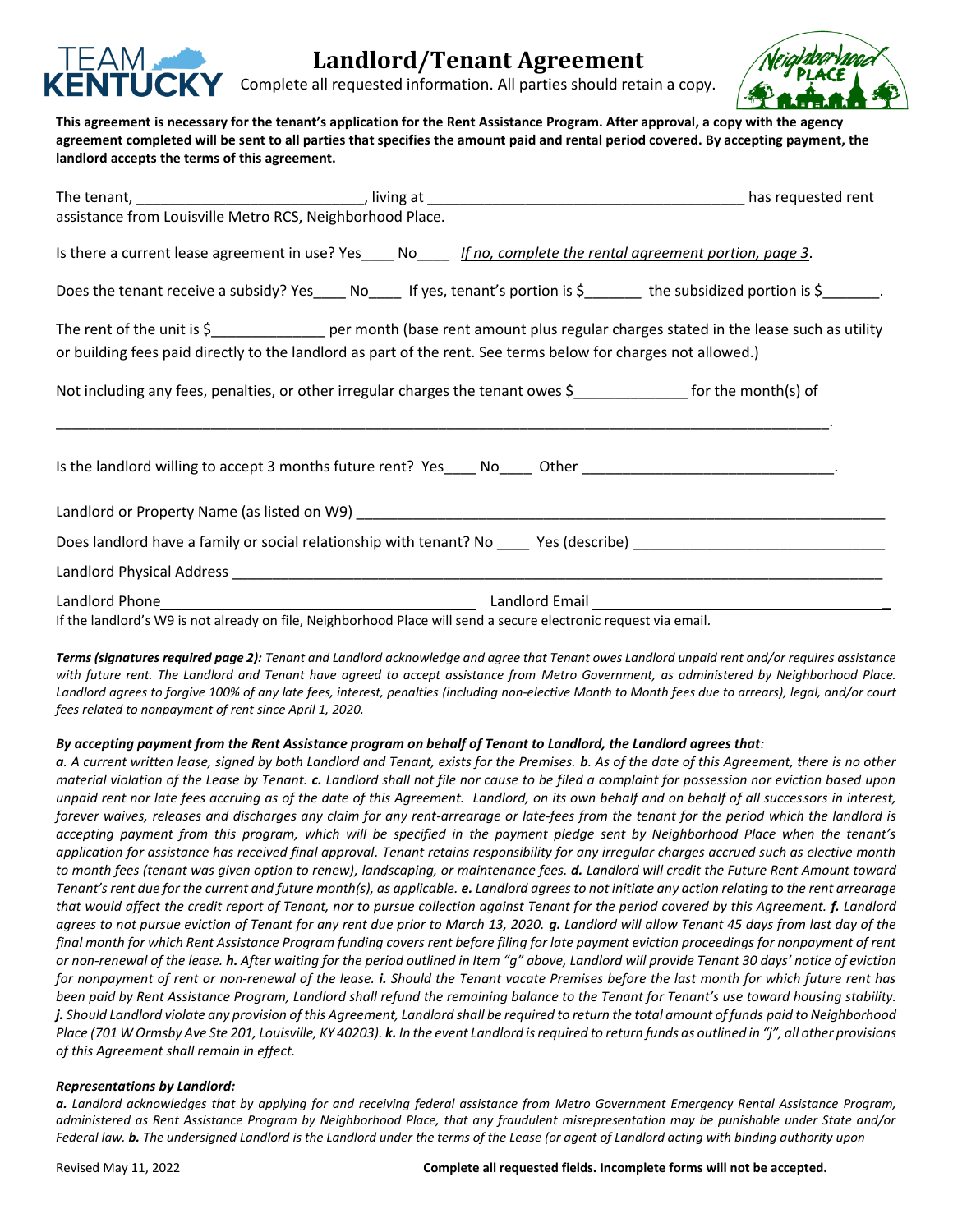

# **Landlord/Tenant Agreement**

Complete all requested information. All parties should retain a copy.



*Landlord), and all information provided by Landlord to the Rent Assistance Program is true and accurate to the best of Landlord's knowledge. c. There is no other material violation of the Lease by Tenant other than nonpayment of rent. d. That the rent arrearage or future rent to be paid by Rent Assistance Program is not a duplication of assistance coming from another private or public funding source. e. Landlord understanding this Agreement, knowingly and willingly enters into it, and has had the opportunity to discuss it with legal counsel, if desired.*

#### *Representations by the Tenant:*

*a. Tenant acknowledges that by applying for and receiving assistance from the Emergency Rental Assistance Program, administered as Rent Assistance Program by Neighborhood Place, that any fraudulent misrepresentation may be punishable under State and/or Federal law. b. That undersigned Tenant is the Tenant under the terms of the Lease, and all information provided by Tenant to the Eviction Diversion program is true and accurate to the best of Tenant's knowledge. c. There is no other material violation of the Lease by Tenant other than nonpayment of rent. d. That the rent arrearage or future rent to be paid by Rent Assistance Program is not a duplication of assistance coming from another private or public funding source. e. Should the Tenant vacate the Premises before the last month for which future rent has been paid by Rent Assistance Program, and should the Landlord refund the remaining balance to the Tenant, the Tenant will use that refund for the Tenant's own housing stability. f. Tenant understandings this Agreement, knowingly and willingly enters into it, and has had the opportunity to discuss it with legal counsel, if desired. g. Tenant understands that this Agreement resolves the issue of rent and fees accruing through the date of execution only, and that all other obligations of the Lease remain enforceable including irregular charges owed such as elective month to month fees (tenant was given the option to renew) or maintenance charges. h. The parties reserve the right to judicially enforce this Settlement Agreement.*

Disclosure or discovery that the Landlord has knowingly misrepresented material facts or attempted to defraud or deceive Metro in the administration of the funds will be considered attempted fraud and Metro reserves the right to deny the claim by the Landlord for this program and any other Grant Program Metro Government administers, and for the Landlord and all future claims where the Landlord has any identity of interest.

| To be completed by the Landlord (or acting agent) and Tenant.                                                                        |      |                                                                                                                         |      |
|--------------------------------------------------------------------------------------------------------------------------------------|------|-------------------------------------------------------------------------------------------------------------------------|------|
|                                                                                                                                      |      |                                                                                                                         |      |
| Landlord/Agent Signature                                                                                                             | Date | Tenant Signature (Head of Household)                                                                                    | Date |
| Printed Name of Landlord/Agent                                                                                                       |      | Printed Name of Tenant (Head of Household)                                                                              |      |
| Name of agency and title for Agent acting on behalf of Landlord (if applicable)                                                      |      |                                                                                                                         |      |
| Printed Name of Attorney for Landlord (if applicable)                                                                                |      | Printed Name of Attorney for Tenant (if applicable)                                                                     |      |
| Actual payment amounts will be the rent owed and/or future rent expected, at the time of approval, most accurately supported by case |      |                                                                                                                         |      |
| documentation, which meet the program policy requirements.                                                                           |      |                                                                                                                         |      |
| To be completed by Neighborhood Place Authorized Staff ONLY after approval. A final copy will be sent to all parties.                |      |                                                                                                                         |      |
| The Landlord shall be paid as follows:                                                                                               |      |                                                                                                                         |      |
| <b>Payment for Back Rent</b>                                                                                                         |      |                                                                                                                         |      |
| a <sub>r</sub>                                                                                                                       |      | The Neighborhood Place Eviction Prevention Assistance program, as administered by LMG, shall pay the Landlord           |      |
|                                                                                                                                      |      | to cover rent arrearages (excluding tenant damages, late fees, or other ineligible charges).                            |      |
| <b>Payment for Future Rent</b>                                                                                                       |      |                                                                                                                         |      |
| b.                                                                                                                                   |      | The Neighborhood Place Eviction Prevention Assistance program shall pay the Landlord __ months of future rent, totaling |      |
| _, which will pay the rent through _                                                                                                 |      |                                                                                                                         |      |
| Last month of future rent paid by NP                                                                                                 |      |                                                                                                                         |      |

c. The Tenant shall resume paying their rent \_\_\_\_\_\_\_\_\_\_\_\_\_\_\_\_\_\_\_\_\_\_, provided the Tenant still resides at the premises